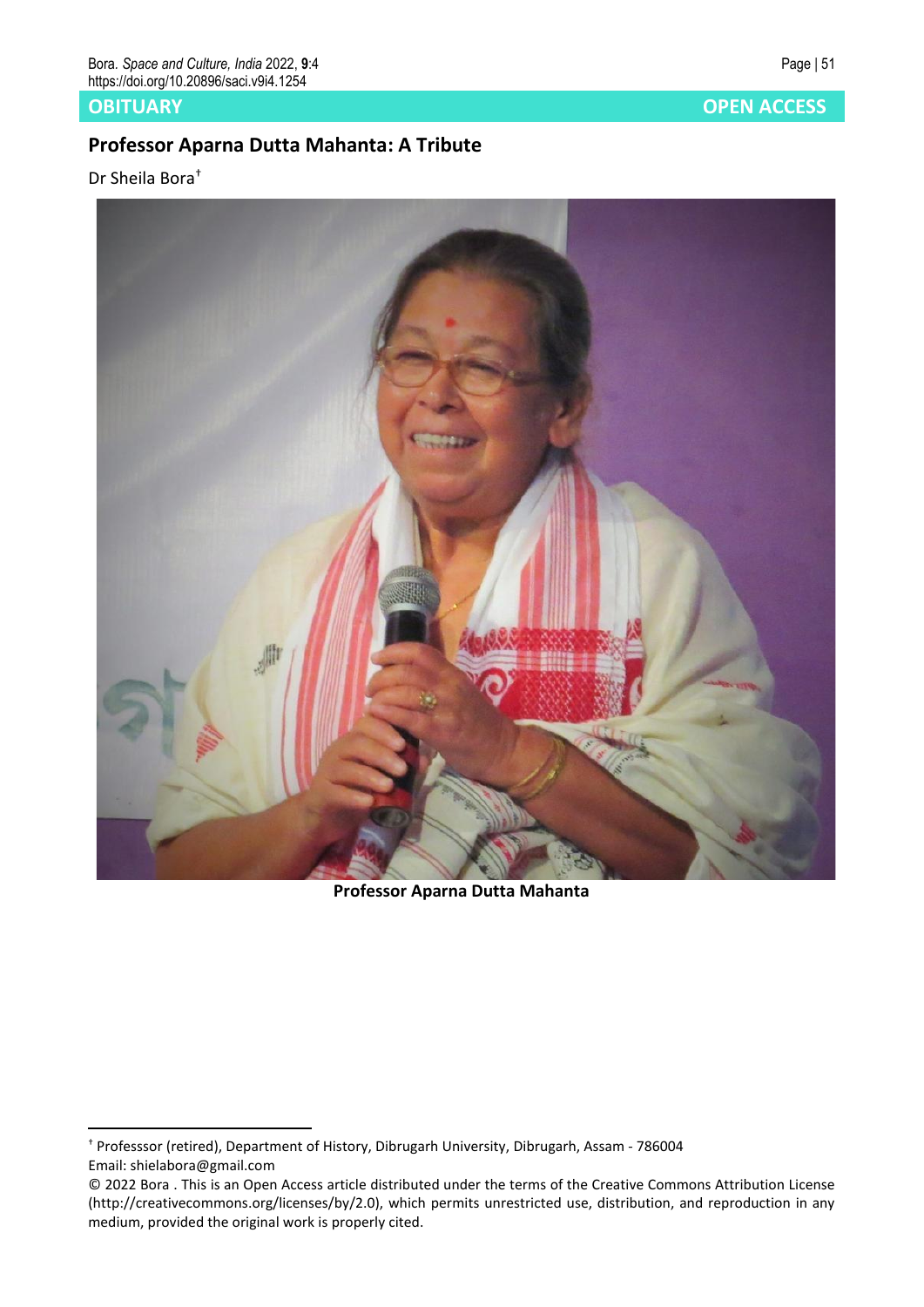The news of the demise of Professor Aparna Dutta Mahanta in the early hours of 27 January 2022 has left all her friends and colleagues in deep shock.

Born on 20 August 1946 in Sivasagar to a family of six girls and one boy, Aparna Dutta spent her childhood mainly interacting with girls. Having joined St. Mary's Convent, Shillong and spent her entire school life being tutored by nuns, she was taught for the first time by a few male teachers only when she joined St. Mary's College for her graduation. Till this point of time she had never really experienced the difference in upbringing between boys and girls as she had always been in the company of women. The nuns in school had set an example of independent women for her. However, in an interview with Manisha Behal, Aparna Mahanta recalls that one-day sister Paula, a nun from Canada, was angry with her and had rebuked her, saying, "Oh! You'll be just a house-wife! Just a house-wife!" This comment had an everlasting impact on her young mind and made her realise that there is something else a girl should do besides getting married and looking after her household. However, she had admitted that no clear thinking about a career or a profession had developed in her mind at that time.

Aparna Mahanta's contact with the outside world began when she came to Gauhati University to pursue her M.A., where she had both, boys and girls as her classmates, besides also being taught by male teachers. Having completed her Masters in English Literature from Gauhati University and the University of Leeds under a British Council scholarship programme, she had joined Dibrugarh University in the Department of English as early as 1968. She further pursued her Phd from Dibrugarh University in 1982 to become the first woman in Assam to have a doctorate in English.

While at Dibrugarh University, she was fortunate to work with vibrant young colleagues like Udayon Misra and Kabin Phukan in a wonderful and congenial atmosphere. But a gradual realisation dawned on her that though her male colleagues were friendly towards her, there

existed a difference between man and woman. The turning point of her life came when she realised that she had to fight to get herself heard and having become opinionated about this necessity, she resorted to participating in debates in order to make sure that her voice was heard.

Aparna Dutta Mahanta was also a pioneer in the modern feminist movement. Soon after joining the University, Aparna Mahata met Professor Dilip Barua, who had just returned from Sheffield University after working on Edward Carpenter and feminism in the 19th Century. He suggested that she should work on feminism, and as per his suggestion, by 1968 -69, she chose to work on George Orwell and feminism. Once she started working for the cause of women's rightful place in society, there was no looking back.

During my tenure at the University, I have had the opportunity of working at very close quarters with her as a contemporary. It was mainly due to her untiring efforts that Women's Study slowly gained prominence as an academic discipline in Assam. I have had the good fortune of having worked as Professor Mahanta's associate in initiating the documentation for a women's research centre at the Dibrugarh University. Ultimately, the Centre for Women's Studies, established in 1998, received UGC approval in 2004. Professor Aparna Dutta Mahanta was appointed as the first Director of this Centre and she continued in this position until her retirement in August 2006. This was one of the five Centres started by Dibrugarh University with a special development grant from the UGC and was considered a feather in Dibrugarh University's cap as it was the first Women's Study Centre to receive UGC's recognition in the entire North East. The Centre marched ahead due to Professor Mahanta's dogged determination in spite of the constant financial crisis. She ensured that Women's Cells were set up in several colleges under the Dibrugarh University. She conducted workshops for selfhelp groups and provided training on gender sensitisation and health and hygiene for girls. Under her leadership, the Centre conducted